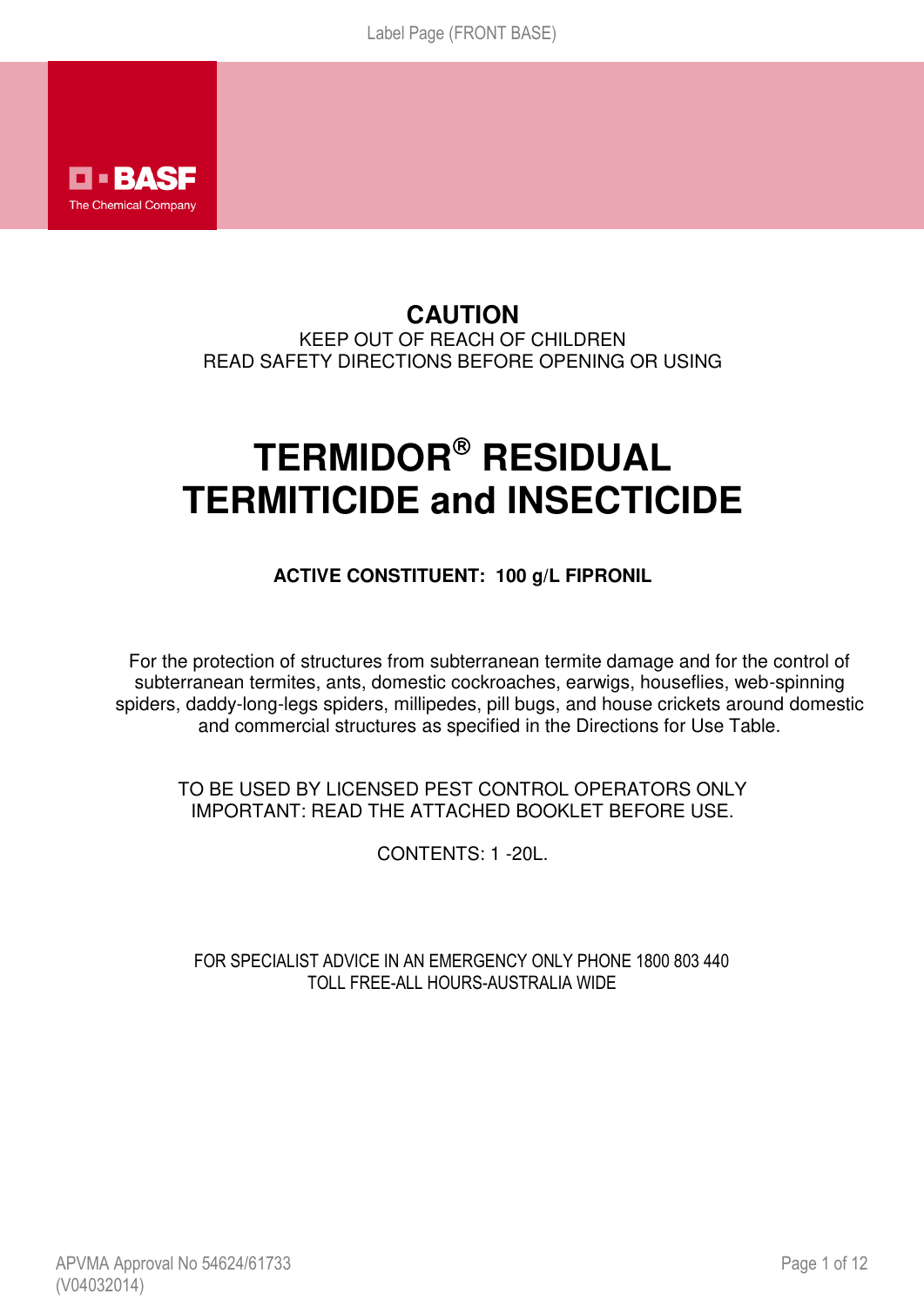

### **STORAGE AND DISPOSAL**

Store in the closed, original container in a cool, well-ventilated area. DO NOT store for prolonged periods in direct sunlight. Triple or (preferably) pressure rinse containers before disposal. Add rinsings to the spray tank. DO NOT dispose of undiluted chemicals on-site. If recycling, replace cap and return clean containers to recycler or designated collection point. If not recycling, break, crush or puncture and deliver empty packaging for appropriate disposal to an approved waste management facility. If an approved waste management facility is not available bury the empty packaging 500 mm below the surface in a disposal pit specifically marked and set up for this purpose clear of waterways, desirable vegetation and tree roots, in compliance with relevant Local, State or Territory government regulations. DO NOT burn empty containers or product.

### **PRECAUTIONS**

Residents and pets should not be allowed in a room being treated. Any spills should be cleaned up before leaving the room (refer to the MSDS). Ensure all heating/air conditioning ducts, air vents, plumbing pipes, sewer lines, floor drains, heating pipes and electrical lines/conduits are known and identified before commencing any application of termiticide. DO NOT puncture or contaminate any of these. Avoid application around edible plants.

### **RE-ENTRY PERIOD**

DO NOT re-enter treated areas until spray has dried.

### **SAFETY DIRECTIONS**

Will irritate the eyes and skin. Repeated exposure may cause allergic disorders. Avoid contact with eyes and skin. Wash hands after use. When opening the container, preparing spray and using the prepared spray wear chemical resistant clothing buttoned to the neck and wrist and a washable hat, half facepiece respirator with combined dust and gas cartridge and elbow-length PVC or nitrile gloves. After each day's use, wash gloves, contaminated clothing and respirator and if rubber wash with detergent and warm water.

### **FIRST AID**

If poisoning occurs, contact a doctor or Poisons Information Centre, telephone 13 11 26 Australia-wide.

#### **MSDS**

Additional information is listed in the Material Safety Data Sheet.

#### **CONDITIONS OF SALE**

All conditions and warranties rights and remedies implied by law or arising in contract or tort whether due to the negligence of BASF Australia Ltd or otherwise are hereby expressly excluded so far as the same may legally be done provided however that any rights of the Buyer pursuant to non excludable conditions or warranties of the Trade Practices Act 1974 or any relevant legislation of any State are expressly preserved but the liability of BASF Australia Ltd or any intermediate Seller pursuant thereto shall be limited if so permitted by the said legislation to the replacement of the goods sold or the supply of equivalent goods and all liability for indirect or consequential loss or damage of whatsoever nature is expressly excluded. This product must be used or applied strictly in accordance with the instructions appearing hereon. This product is solely sold for use in Australia and must not be exported without the prior written consent of BASF Australia Ltd.

® = Registered trademark of BASF © BASF,2012 Product Number: Batch Number: Date of Manufacture: APVMA Approval No.: 54624/61733

BASF Australia Ltd ABN 62 008 437 867 Level 12, 28 Freshwater Place Southbank VIC 3006 **Website: www.termidor.com.au Customer Service Hotline: 1800 006 393** 

APVMA Approval No 54624/61733 (V4032014)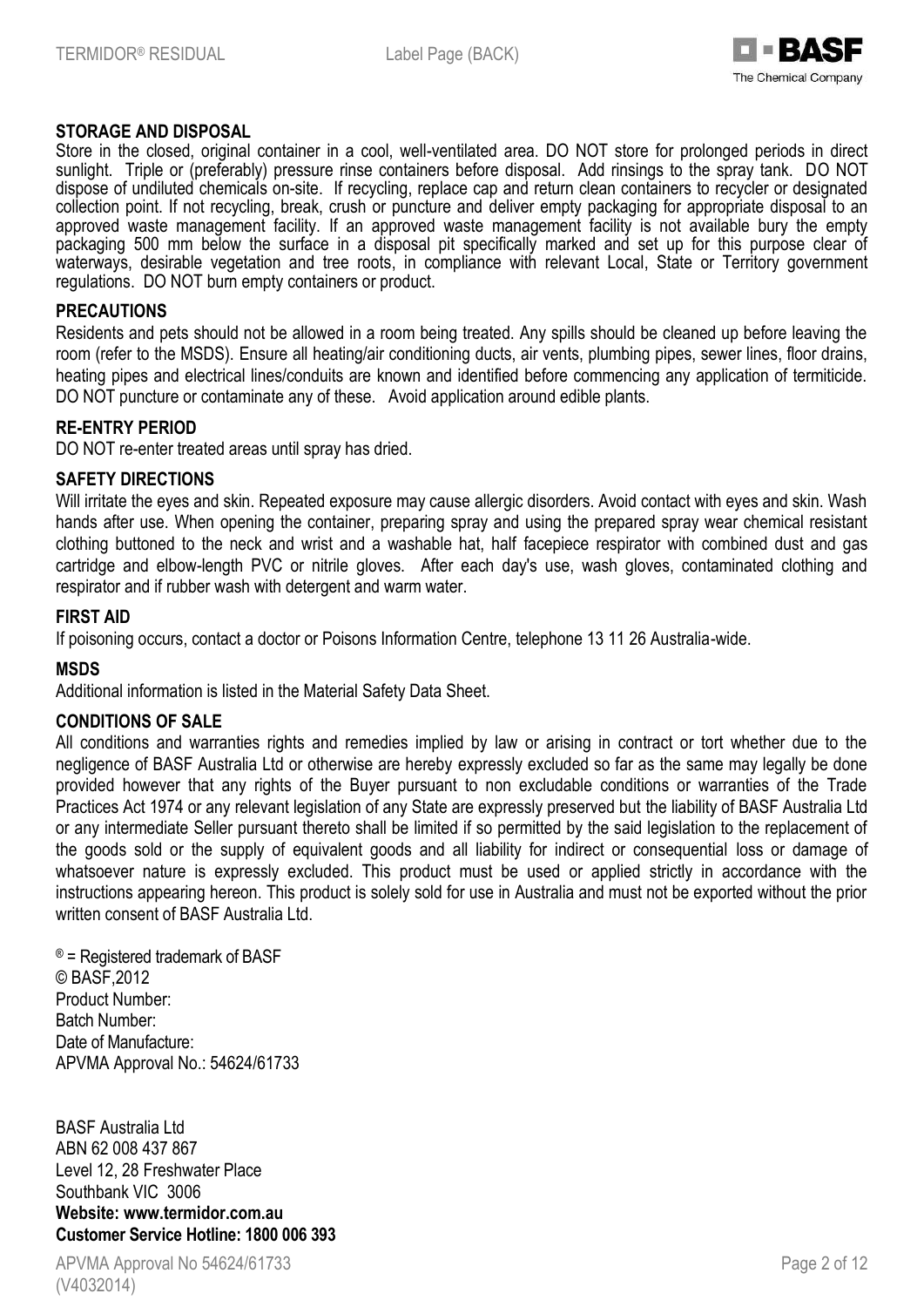

**CAUTION** 

KEEP OUT OF REACH OF CHILDREN READ SAFETY DIRECTIONS BEFORE OPENING OR USING

# **TERMIDOR RESIDUAL TERMITICIDE and INSECTICIDE**

**ACTIVE CONSTITUENT: 100 g/L FIPRONIL** 

For the protection of structures from subterranean termite damage and for the control of subterranean termites, ants, domestic cockroaches, earwigs, houseflies, web-spinning spiders, daddy-long-legs spiders, millipedes, pill bugs, and house crickets around domestic and commercial structures as specified in the Directions for Use Table.

TO BE USED BY LICENSED PEST CONTROL OPERATORS ONLY THIS BOOKLET IS PART OF THE LABEL

CONTENTS: 1 – 20L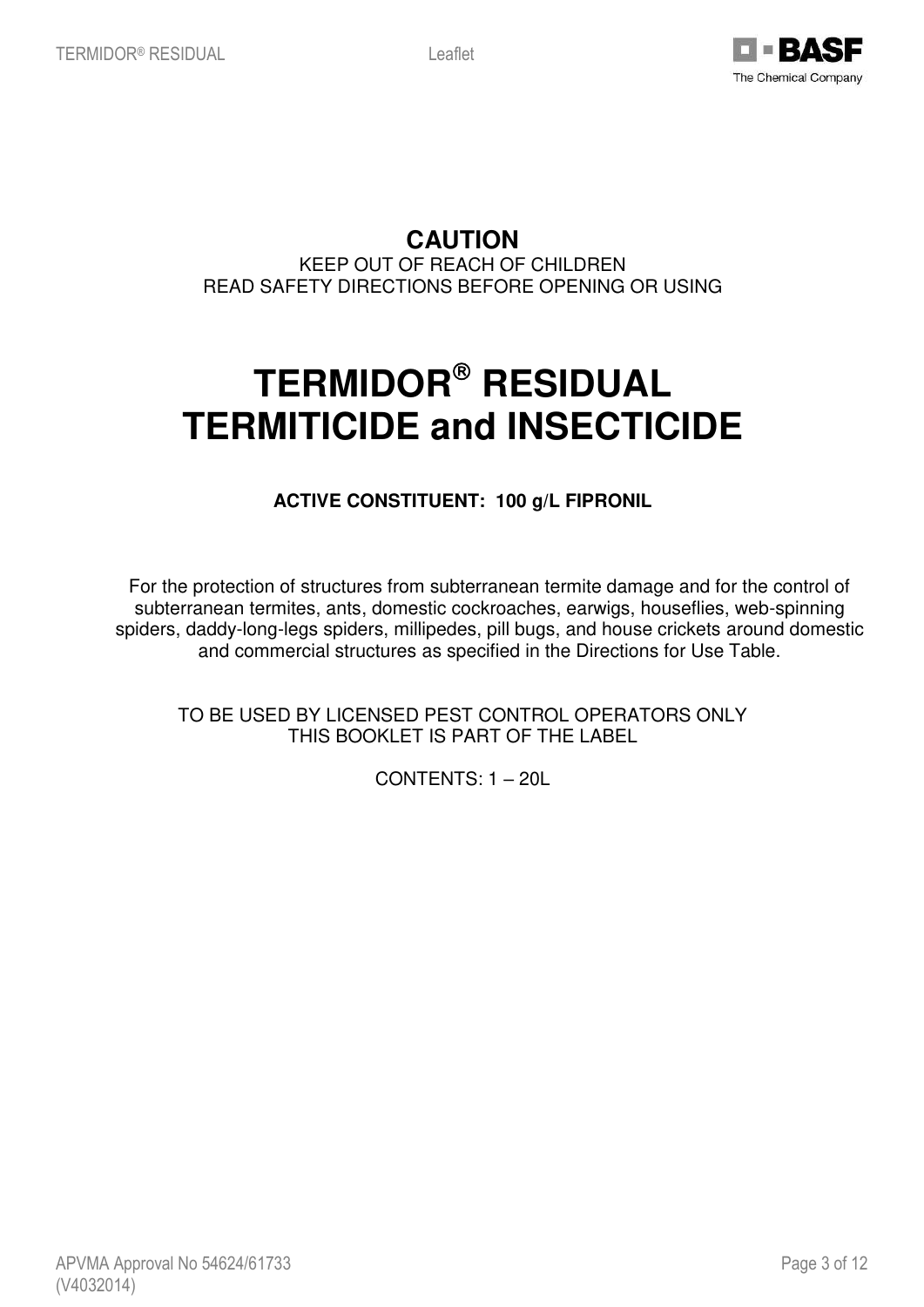

## **DIRECTIONS FOR USE: All States**

## **Restraints:**

Avoid runoff. DO NOT apply to excessively wet soils, immediately after or during heavy rain. DO NOT apply at less than label rates. DO NOT apply to internal surfaces.

| <b>PEST</b>                                                                                                                                                            | <b>SITUATION</b>                                                                                                                   | <b>RATE</b>                                                 | <b>CRITICAL COMMENTS</b>                                                                                                                                                                                                                                                                                                                                                                                                                                                                                                                                                                                                                                                                                                                                                                                                                                                                                                                                                                                                                                                                                                                                                                                          |
|------------------------------------------------------------------------------------------------------------------------------------------------------------------------|------------------------------------------------------------------------------------------------------------------------------------|-------------------------------------------------------------|-------------------------------------------------------------------------------------------------------------------------------------------------------------------------------------------------------------------------------------------------------------------------------------------------------------------------------------------------------------------------------------------------------------------------------------------------------------------------------------------------------------------------------------------------------------------------------------------------------------------------------------------------------------------------------------------------------------------------------------------------------------------------------------------------------------------------------------------------------------------------------------------------------------------------------------------------------------------------------------------------------------------------------------------------------------------------------------------------------------------------------------------------------------------------------------------------------------------|
| Subterranean<br>termites including<br>(but not limited to)<br>Coptotermes<br>acinaciformis,<br><b>Mastotermes</b><br>darwiniensis,<br><b>Schedorhinotermes</b><br>spp. | Pre-<br><b>Construction:</b><br>Chemical<br>soil<br>treated<br>zones<br>under and around<br>new buildings and<br>structures.       | 600<br>mL<br>in<br>100 L water<br>(0.06%<br>a.i.<br>mix)    | <b>CONTROL</b><br><b>PEST</b><br><b>LICENSED</b><br>Application<br>by<br><b>OPERATORS:</b><br>Mix the required quantity of TERMIDOR <sup>®</sup> with the<br>specified volume of water. Apply to form a continuous<br>chemical treated zone (horizontal and vertical or as an<br>external perimeter) around and under the structure to be<br>protected as per AS3660.1.<br>Create a treated zone by using a combination of<br>conventional spraying and trenching; or an approved<br>reticulation system as listed below.<br>Soil injection<br>equipment (rodding) must only be used where trenching<br>and treating the backfill is not possible or practical.<br>Immediately following treatment, the moisture resistant<br>membrane should be positioned over the treated zone to<br>prevent disturbance.<br>Chemical treated zones that have been disturbed will<br>need to be re-treated to restore the complete treated<br>zone.<br>For more details refer to General Instructions.                                                                                                                                                                                                                         |
|                                                                                                                                                                        | Post-<br><b>Construction:</b><br>Chemical<br>soil<br>treated<br>zones<br>under and around<br>existing buildings<br>and structures. | 600<br>mL<br>in<br>100<br>L water<br>(0.06%<br>a.i.<br>mix) | <b>CONTROL</b><br><b>LICENSED</b><br><b>PEST</b><br>Application<br>by<br><b>OPERATORS:</b><br>Mix the required quantity of TERMIDOR <sup>®</sup> with the<br>specified volume of water. Apply to form a continuous<br>chemical treated zone (horizontal and vertical or as an<br>external perimeter) around and under the structure to be<br>protected as per AS3660.2.<br>Create a treated zone by using a combination of<br>conventional spraying and trenching, or an approved<br>reticulation system (listed below).<br>Soil injection<br>equipment (rodding) must only be used where trenching<br>and treating the backfill is not possible or practical.<br>Application of chemical treated zones beneath concrete<br>slabs and paths will require drilling and injection of<br>termiticide using rodding equipment.<br>Construction practices, soil subsidence, difficult to wet<br>soils and other factors may create situations where the<br>use of non-ionic wetting agents or foam generating<br>equipment may be useful.<br>Chemical treated zones that have been disturbed will<br>need to be re-applied to restore the complete treated<br>zone.<br>For more details refer to General Instructions. |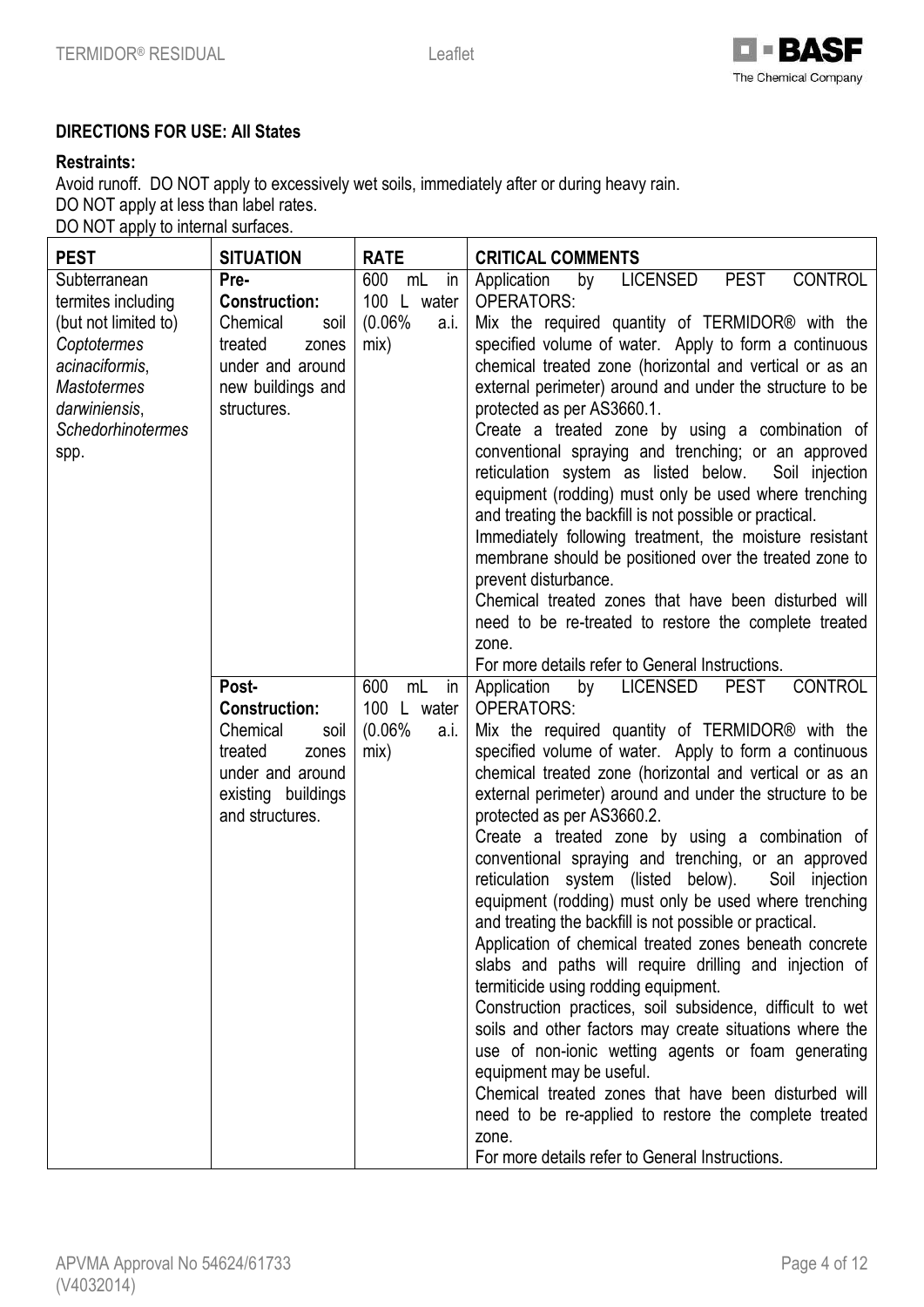

| <b>PEST</b> | <b>SITUATION</b>                              | <b>RATE</b>     | <b>CRITICAL COMMENTS</b>                                                                          |
|-------------|-----------------------------------------------|-----------------|---------------------------------------------------------------------------------------------------|
|             | <b>Reticulation</b>                           | 600<br>mL<br>in | <b>PEST</b><br><b>CONTROL</b><br>LICENSED<br>Application<br>by                                    |
|             | <b>Systems</b>                                | 100 L water     | <b>OPERATORS:</b>                                                                                 |
|             | including;                                    | (0.06%<br>a.i.  | The system must be installed according to the                                                     |
|             | Camilleri Systems: for                        | mix)            | manufacturer's specifications and<br>be capable<br>of                                             |
|             | use in pre and post-<br>construction, on full |                 | distributing the termiticide emulsion according to the                                            |
|             | perimeter and sub-                            |                 | Termidor <sup>®</sup> label (refer to General Instructions) and the                               |
|             | slab                                          |                 | Australian Standard AS3660 series.                                                                |
|             | TermX Systems: for                            |                 | Mix the required quantity of TERMIDOR <sup>®</sup> with the                                       |
|             | use in full perimeter                         |                 | specified volume of water. Apply by pumping through the                                           |
|             | and around sub-slab<br>penetrations           |                 | system according to the manufacturer's specifications.                                            |
|             | ReTerM, Altis                                 |                 | Use a minimum delivery volume of 100 L of emulsion per                                            |
|             | Perimeter &                                   |                 | cubic metre of appropriate soil (e.g. evenly compacted                                            |
|             | Termguard systems:                            |                 | sandy loam soil).                                                                                 |
|             | for use as a perimeter                        |                 | Delivery pipes must be placed in such a position to                                               |
|             | verticle barrier<br>treatment.                |                 | ensure that the requirements for both horizontal and                                              |
|             |                                               |                 | vertical treated zones as specified in the Australian                                             |
|             |                                               |                 | Standard AS3660 series are met. Special attention must                                            |
|             |                                               |                 | also be afforded to the positioning of the delivery pipes to                                      |
|             |                                               |                 | ensure that the resultant treated zone is continuous and                                          |
|             |                                               |                 | complete.                                                                                         |
|             | Protection of poles<br>and fence posts        |                 | <b>LICENSED</b><br><b>PEST</b><br><b>CONTROL</b><br>Application<br>by<br><b>OPERATORS:</b>        |
|             |                                               |                 | Only posts and poles in contact with soil need to be                                              |
|             |                                               |                 | treated.                                                                                          |
|             |                                               |                 | For existing posts and poles create a continuous<br>TERMIDOR® treated zone 450 mm deep and 150 mm |
|             |                                               |                 | wide around the post or pole by trenching and puddle                                              |
|             |                                               |                 | treating the back-fill. Soil injection equipment (rodding)                                        |
|             |                                               |                 | must only be used where trenching and treating the                                                |
|             |                                               |                 | backfill is not possible or practical.                                                            |
|             |                                               |                 | Use 100 L of prepared spray per cubic metre of soil                                               |
|             |                                               |                 | around the pole or post.                                                                          |
|             |                                               |                 | Note it is impossible to treat soil at the bottom of a sound                                      |
|             |                                               |                 | post or pole so future attack via this route cannot be ruled                                      |
|             |                                               |                 | out.                                                                                              |
|             |                                               |                 | If new posts or poles are being installed, the bottom of the                                      |
|             |                                               |                 | hole and the back-fill should be treated at installation.                                         |
|             | Nests in poles and<br>trees                   |                 | <b>LICENSED</b><br><b>PEST</b><br><b>CONTROL</b><br>Application<br>by<br><b>OPERATORS:</b>        |
|             |                                               |                 | Locate the nest by drilling holes into the pole or tree.                                          |
|             |                                               |                 | Ensure the full dimension of the nest is known,                                                   |
|             |                                               |                 | particularly the highest extremity. Flood the nest with                                           |
|             |                                               |                 | prepared TERMIDOR <sup>®</sup> spray. Volume will vary                                            |
|             |                                               |                 | depending on the nest size.                                                                       |
|             |                                               |                 | To aid distribution throughout the nest or in areas of                                            |
|             |                                               |                 | difficult access, the use of foam generating equipment                                            |
|             |                                               |                 | may be useful.                                                                                    |
|             |                                               |                 | Drill holes should be sealed after treatment.                                                     |
|             |                                               |                 | Do not treat trees bearing edible fruit or nuts.                                                  |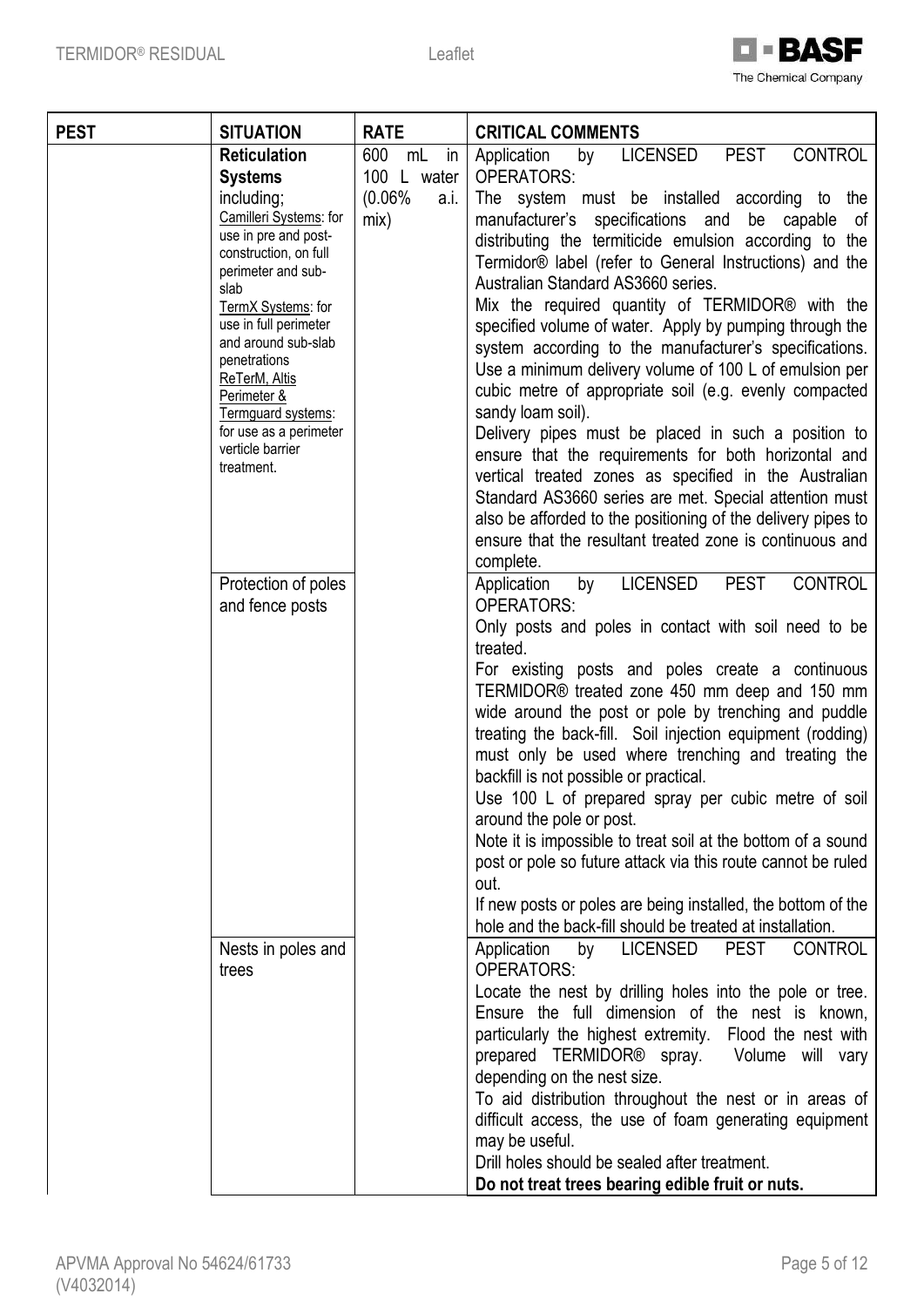

| <b>PEST</b>                                                                                                                                                                                                                                                                                            | <b>SITUATION</b>                                                                                                                 | <b>RATE</b>             | <b>CRITICAL COMMENTS</b>                                                                                                                                                                                                                                                                                                                                                                                                                                                                                                                                                                                                                                                                                                                                   |
|--------------------------------------------------------------------------------------------------------------------------------------------------------------------------------------------------------------------------------------------------------------------------------------------------------|----------------------------------------------------------------------------------------------------------------------------------|-------------------------|------------------------------------------------------------------------------------------------------------------------------------------------------------------------------------------------------------------------------------------------------------------------------------------------------------------------------------------------------------------------------------------------------------------------------------------------------------------------------------------------------------------------------------------------------------------------------------------------------------------------------------------------------------------------------------------------------------------------------------------------------------|
|                                                                                                                                                                                                                                                                                                        | Wall<br>cavity<br>treatment                                                                                                      | 6 mL in 1 L of<br>water | Mix the required volume of TERMIDOR <sup>®</sup> in water plus<br>foaming agent to achieve a final foam expansion ratio of<br>15:1. Locate the termite activity by drilling holes into the<br>wall cavity.<br>Foam directly into the termite carton material until<br>wall<br>saturated.<br>Application<br>to<br>cavities<br>behind<br>plasterboard may result in some staining.<br>Only apply to wall cavities where live termites are present.<br>Termidor foaming is not designed and should not be used<br>as a stand-alone treatment. Accordingly a continuous<br>chemical treatment applied to the soil as per Australian<br>Standard 3660.2 should be applied immediately following<br>successful eradication of termite activity in the structure. |
| <b>Nuisance Ants,</b><br>including but not<br>limited to:<br>Argentine ant<br>(Linepithema humile),<br>black house ant<br>(Ochetellus glaber),<br>pedicel ant / odorous<br>house ant (Tapinoma<br>spp.), Pharaoh's ant<br>(Monomorium<br>pharanonis),<br>whitefooted ant<br>(Technomyrmex<br>albipes). | External<br>areas<br>and surrounds of<br>domestic,<br>commercial, public<br>industrial<br>and<br>buildings<br>and<br>structures. | 6 mL in 1 L of<br>water | Mix the required volume of TERMIDOR® in water. Treat<br>surfaces 300 mm up and 300 mm out from where the<br>building or structure touches the ground. Apply at the<br>rate of 1 L of prepared suspension per 25 lineal metres.<br>Pay particular attention to potential entry points, such as<br>weep holes, cracks and crevices. Also apply to ant trails<br>and where ants are active away from the nest.<br>Structures may include retaining walls, fences, garden<br>beds, sheds etc.                                                                                                                                                                                                                                                                  |
| Nesting ants,<br>including but not<br>limited to:<br>Funnel ant<br>(Aphaenogaster<br>pythia), greenhead<br>ants (Rhytidoponera<br>spp.), meat ants<br>(Iridomyrmex spp.),<br>red imported fire ant<br>(Solenopsis invicta),<br>yellow crazy ant<br>(Anoplolepis<br>gracilipes).                        | Spot application to<br>nests in domestic<br>situations.                                                                          |                         | Mix the required volume of TERMIDOR® in water. Treat<br>the nest entrance or mound, and where ants are active<br>away from the nest. Apply at the rate of 1 L of prepared<br>suspension per 16 m <sup>2</sup> , or 60 mL per m <sup>2</sup> .                                                                                                                                                                                                                                                                                                                                                                                                                                                                                                              |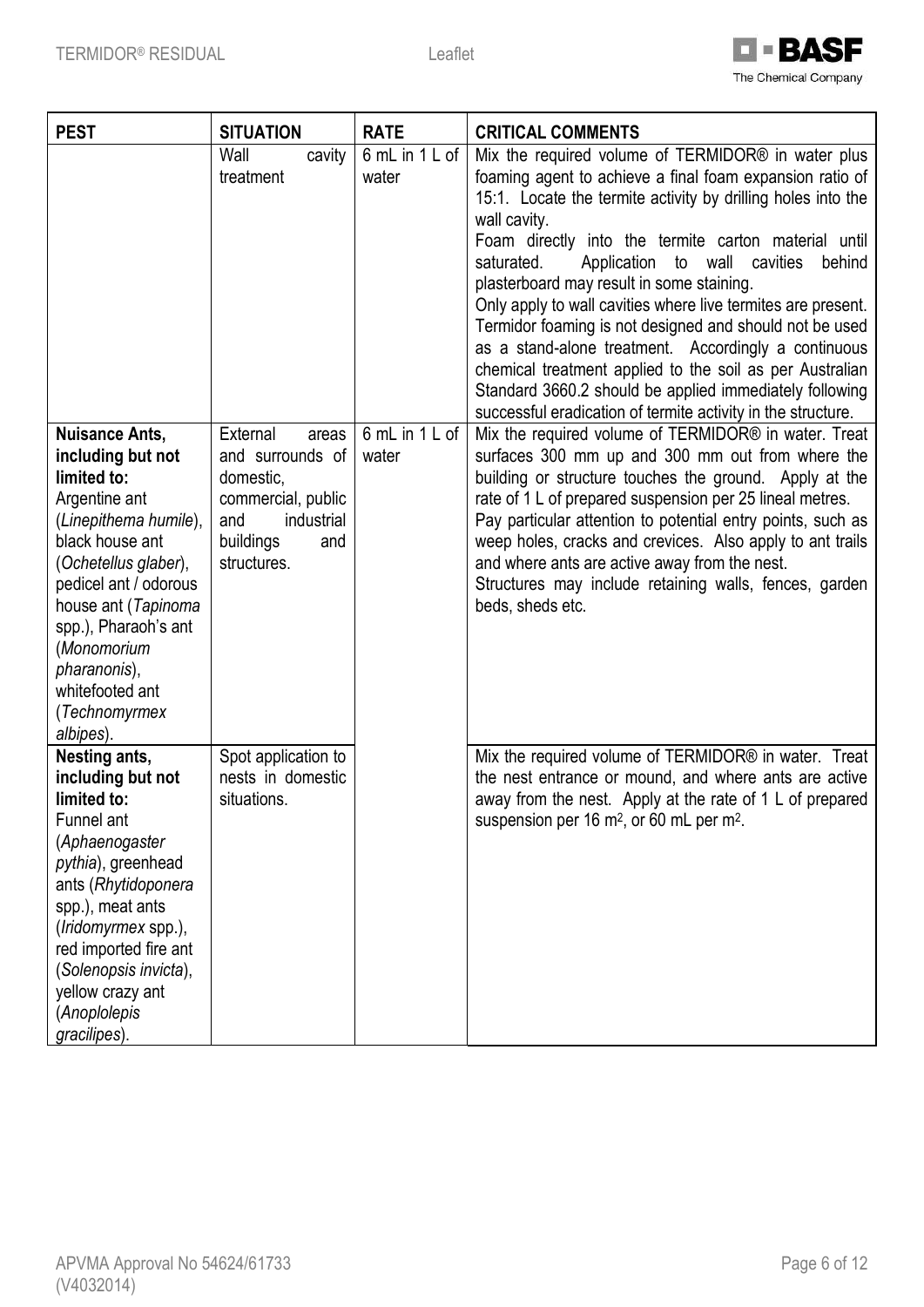

| <b>SITUATION</b><br><b>PEST</b> |                    | <b>RATE</b>    | <b>CRITICAL COMMENTS</b>                                     |
|---------------------------------|--------------------|----------------|--------------------------------------------------------------|
| <b>Domestic</b><br>External     | areas              | 6 mL in 1 L of | Treat external surfaces 300 mm up and 300 mm out from        |
| <b>Cockroaches</b>              | and surrounds of   | water          | where the building or structure touches the ground. Apply    |
| American<br>domestic,           |                    |                | at the rate of 1L of prepared suspension per 25 lineal       |
| cockroaches                     | commercial, public |                | metres. Pay particular attention to potential entry points,  |
| (Periplaneta<br>and             | industrial         |                | such as weep holes, cracks and crevices.                     |
| americana)<br>buildings         | and                |                | Also apply to where pest(s) may be active away from the      |
| Australian<br>structures.       |                    |                | building including retaining walls, fences, garden beds,     |
| cockroaches                     |                    |                | sheds etc. Apply at the rate of 1 L of prepared suspension   |
| (Periplaneta                    |                    |                | per 16 m <sup>2</sup> .                                      |
| australasiae)                   |                    |                |                                                              |
| Oriental cockroaches            |                    |                |                                                              |
| (Blattella orientalis)          |                    |                |                                                              |
| Smokybrown                      |                    |                |                                                              |
| cockroaches                     |                    |                |                                                              |
| (Periplaneta                    |                    |                |                                                              |
| fuliginosa)                     |                    |                |                                                              |
| Web-spinning spiders            |                    |                | Spray spiders, their webbing and areas where spiders         |
| including black house           |                    |                | may hide at the rate of 1L of prepared suspension per 16     |
| spider (Baduma                  |                    |                | $m2$ .                                                       |
| insignis) and redback           |                    |                |                                                              |
| Spider (Lacrodectus             |                    |                |                                                              |
| hasseltti)                      |                    |                |                                                              |
| Daddy-long-legs                 |                    |                | Apply directly onto spiders, millipedes, pill bugs, house    |
| spiders, (Pholcus               |                    |                | crickets and earwigs as a spot treatment.                    |
| phalangioides)                  |                    |                |                                                              |
| millipedes, (Julus              |                    |                |                                                              |
| hesperus) pill bugs             |                    |                |                                                              |
| (Armadillidium                  |                    |                |                                                              |
| vulgare), house                 |                    |                |                                                              |
| crickets (Acheta                |                    |                |                                                              |
| domesticus) and                 |                    |                |                                                              |
| earwigs (Forficula              |                    |                |                                                              |
| auricularia)                    |                    |                |                                                              |
| Houseflies (Musca<br>External   | covered            | 6 mL in 1 L of | Apply to surfaces where flies are likely to rest at the rate |
| domestica)                      | areas of domestic, | water          | of 1 L of prepared suspension per 16 m <sup>2</sup> .        |
|                                 | commercial, public |                |                                                              |
| and                             | industrial         |                |                                                              |
| buildings                       | and                |                |                                                              |
| structures.                     |                    |                |                                                              |

**NOT TO BE USED FOR ANY PURPOSE, OR IN ANY MANNER, CONTRARY TO THIS LABEL UNLESS AUTHORISED UNDER APPROPRIATE LEGISLATION.**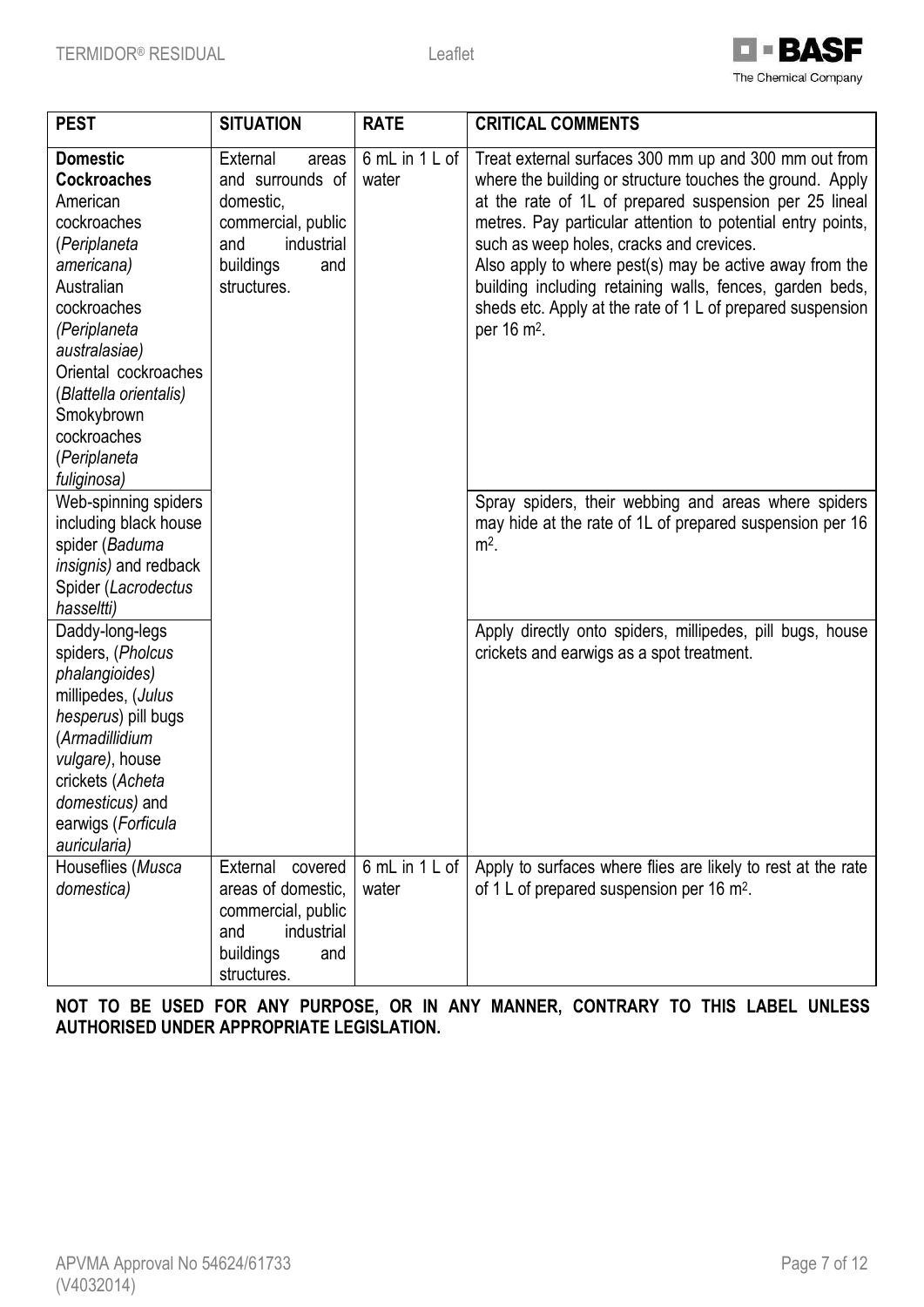

## **GENERAL INSTRUCTIONS**

## **GENERAL PEST CONTROL**

TERMIDOR® will control ants, domestic cockroaches, web-spinning spiders and houseflies by direct contact and residual activity on treated surfaces. When applied as a surface spray as directed, TERMIDOR® will give up to 3 months control of ants and is best applied as PEST activity increases in early spring. A follow up application during summer may be required. DO NOT apply more than 2 TERMIDOR® residual applications per year. TERMIDOR® will control earwigs, daddy-long-leg spiders, millipedes, pill bugs and house crickets by direct contact (spot treatment) only.

## **TERMITE CONTROL**

Chemical treatment for termite control around existing buildings should be considered to be part of an integrated approach to reduce the risk of termite attack and should be conducted by LICENSED PEST CONTROL OPERATORS. The steps below best describe the procedure for optimum termite management:

- The building owner should try to minimise water entering under and around the building and improve drainage to reduce moisture accumulating in these areas.
- Ventilation of sub-floor areas should also be optimised to reduce moisture accumulation.
- The area under the floor should be kept free from debris-timber such as off-cuts of wood or firewood.
- Treat with a residual chemical zone treatment such as TERMIDOR® in compliance with AS3660.2.
- Regular inspections should be carried out (at least annually as recommended by AS3660 Series).
- If any additional subsequent building or landscaping work causes disruption to the chemical soil treated zone it must be restored to maintain protection.

### **MIXING**

Half fill the spray tank with water then add the required quantity of TERMIDOR®. Stir then top up the spray tank to the required volume. The use of this product in a tank mix with other insecticides is not recommended as the behaviour and efficacy of the product may be affected. Ensure equipment is free of leaks and clean from residues of other chemicals before mixing.

## **SOIL PREPARATION**

Some soils will be difficult to wet (e.g. heavy clay soils) and there will be a greater chance of run-off of liquid from the surface; in these situations it will be necessary to loosen the soil to allow spray solution to percolate to form the treated zone; the soil should be scarified to a depth between 50 – 80 mm. In situations with very heavy soils the complete removal and replacement of the soil with a sandy loam type is recommended in order to form the treated zone. The replacement soil can be treated with TERMIDOR® before placing into the trench via the use of appropriate soil mixing vessels. If soil replacement is not possible then the water volume should be reduced to ensure that run-off is minimised. A reduction in the water volume used should not be associated with a reduction in the mix rate of TERMIDOR® – the same amount of active ingredient should be applied per given area or volume of soil; an increase in concentration of termiticide will therefore be required. The tables below indicate mix rates if application volumes need to be reduced. It is not recommended that water volumes below 3 L/m<sup>2</sup> are used.

## **WATER RATE /m<sup>2</sup> DILUTION RATE CONCENTRATION APPLICATION RATE**   $5 L/m^2$  600 mL /100 L water 0.6 g/L 3.0 gai /m<sup>2</sup> 4 L/ m<sup>2</sup> 600 mL / 80 L water 0.75 g/L 3.0 gai/m<sup>2</sup>  $3 L/m^2$  600 mL / 60 L water 1 g/ L 3.0 gai/m<sup>2</sup>

## **Horizontal Treated Zones**

| WATER RATE $/m3$     | <b>DILUTION RATE</b> | <b>CONCENTRATION</b> | <b>APPLICATION RATE</b> |
|----------------------|----------------------|----------------------|-------------------------|
| 100 L/m <sup>3</sup> | 600 mL /100 L water  | $0.6$ g/L            | $60$ gai/m <sup>3</sup> |
| 90 L/m <sup>3</sup>  | 600 mL/90 L water    | $0.666$ g/L          | $60$ gai/m <sup>3</sup> |
| 80 L/m <sup>3</sup>  | 600 mL/80 L water    | $0.75$ g/L           | $60$ gai/m <sup>3</sup> |
| 70 L/m <sup>3</sup>  | 600 mL/70 L water    | $0.85$ g/L           | $60$ gai/m <sup>3</sup> |

If the treated zone is being applied to a building on a slope a furrow should also be formed of a similar depth along the contour of the slope to prevent run-off of the termiticide. In situations where the surface is very dry or with sandy or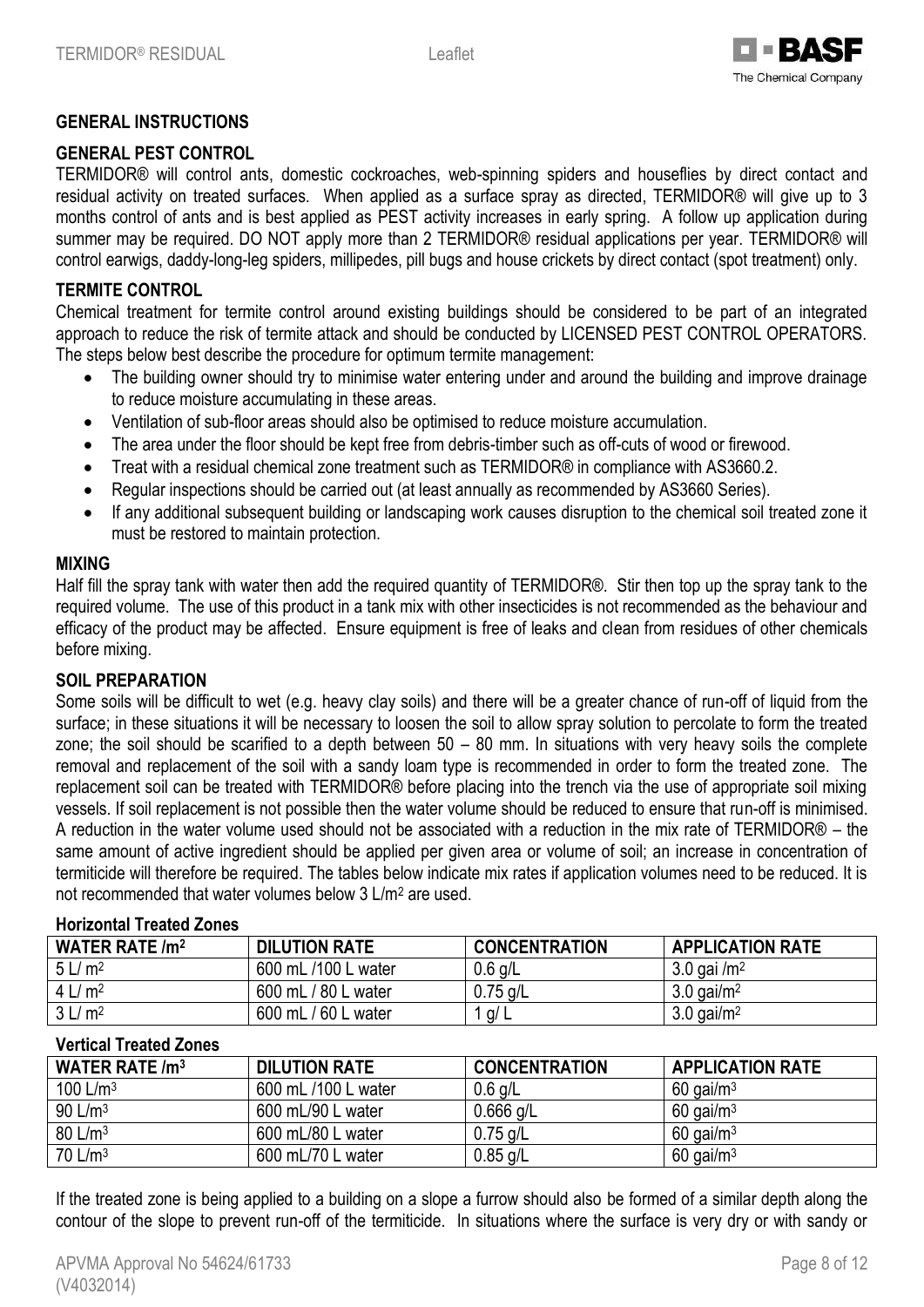

porous soils the area will require moistening prior to application of chemical to prevent loss of chemical through piping or excessive percolation. Difficult to wet soils may create situations where the use of non-ionic wetting agents may be useful.

The use of rodding equipment in heavy clay soil can result in an uneven distribution of chemical; in such situations the preferred method of installing a treated zone is to trench and back-fill.

## **APPLICATION**

Treated zones to protect both new and existing buildings may be installed using a combination of conventional spraying and trenching and approved reticulation systems. Spray equipment should be calibrated to deliver a low-pressure high volume coarse spray.

It is recommended the minimum thickness of any treated soil treated zone is 80 mm.

Treated zones that have been disturbed by construction, excavation and other soil disturbing activities will need reapplication to restore site to original condition.

## **Horizontal Treated Zones**

Horizontal treated zones are to be applied to deter termites from gaining concealed vertical access to the building substructure.

Horizontal treated zones should cover all areas of soil beneath suspended floors where there is inadequate access or where there is less than 400 mm clearance. The treated zone should also be continuous beneath a concrete slab-onground or on fill. The treated zone should surround any connection between the building and the soil and completely abut any internal vertical treated zone around any substructure. Otherwise install perimeter treated zones around each individual pier, stump, penetration point and sub-structure wall.

Horizontal treated zones must be a minimum depth of 80 mm. It may be necessary to loosen the soil to allow spray solution to percolate to form the treated zone; the soil should be scarified to a depth between 50 – 80 mm. Apply 5 L of prepared TERMIDOR spray per m<sup>2</sup> of soil.

When termiticide needs to be injected through a concrete slab to create a horizontal treated zone, suitable equipment should be used to inject termiticide through pre-drilled holes. As uneven distribution of termiticide is likely when applying by this method under the slab, the application volume should be increased per m<sup>2</sup> up to 10 L of spray solution.

To ensure an even treated zone is created, it is also recommended that maximum drill spacings and minimum application volumes consistent with the following table be adopted. Use a slab injector fitted with a multi-directional tip. When applying through such structures, the rod should be held vertically at 90° to the slab and rotated during application. Ensure a strong seal with the top of the drill hole to minimise leakage and that drill holes are plugged after treatment.

| Soil type   | <b>Hole Spacing</b> | Number of holes per square  <br>metre | Volume per hole to achieve 10 L/m <sup>2</sup>                     |
|-------------|---------------------|---------------------------------------|--------------------------------------------------------------------|
| Heavy clays | 150 mm              | 36                                    | 0.3 L (300 mL)<br>$(36 \times 0.3 =$ appro x 10 L/m <sup>2</sup> ) |
| Other soils | 200 mm              | 25                                    | 0.4 L (400 mL)<br>$(25 \times 0.4 =$ approx 10 L/m <sup>2</sup> )  |

## Foam Applications

Construction practices, soil subsidence under concrete slabs and other factors may create situations where a continuous horizontal treated zone cannot be achieved using conventional liquid treatments alone. In such situations conventional liquid application methods can be supplemented through the use of foam generating equipment.

| <b>TERMIDOR Mix Rate</b>   | Litres of prepared<br><b>TERMIDOR spray</b> | <b>Foam Expansion Ratio</b> | Volume of finished foam<br>required/ $m2$ |
|----------------------------|---------------------------------------------|-----------------------------|-------------------------------------------|
|                            |                                             | 5:1                         | 25L                                       |
| 600 mL/100 L of water plus | 10 (under concrete)                         | 5:1                         | 50 L                                      |
| recommended quantity of    |                                             | 10:1                        | 50 L                                      |
| foaming agent              | 10 (under concrete)                         | 10:1                        | 100L                                      |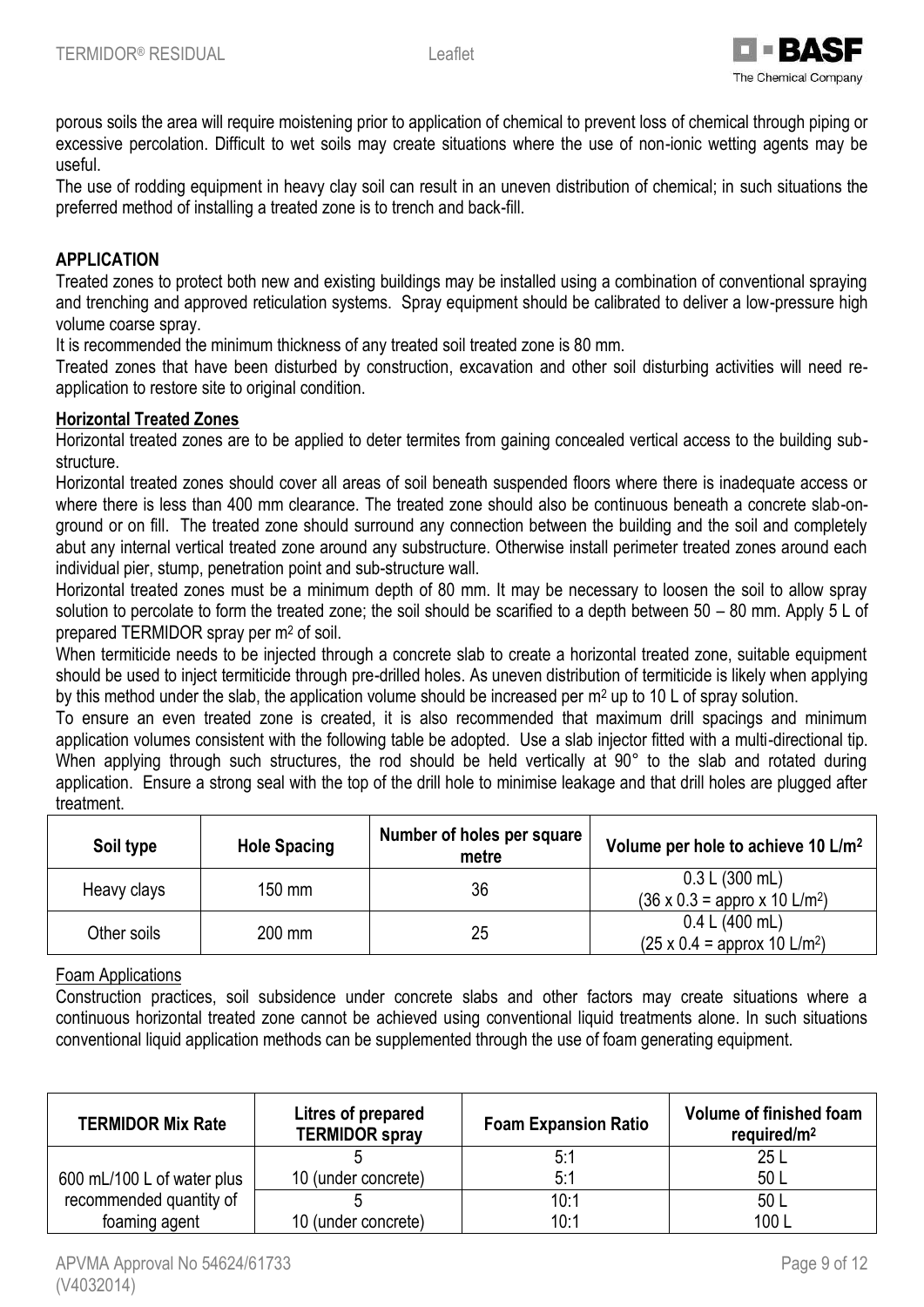

|                       | つに<br>20.1            | 1つに<br>∸ ∽<br>______ |
|-----------------------|-----------------------|----------------------|
| .<br>.oncreie).<br>۰. | クに<br>$\sim$ . $\sim$ | 250L                 |

If sufficient foam volumes cannot be applied to achieve the recommended rate of TERMIDOR required, apply additional prepared liquid solution to ensure the correct amount of active ingredient is present per m<sup>2</sup> of area treated.

## **Vertical Treated Zones**

Vertical treated zones are designed to deter termites from gaining concealed horizontal access to a building or structure. Apply at least 100 L of prepared spray per cubic metre of soil. Vertical treated zones should be a minimum of 150 mm wide and applied to a depth 50 mm below the top of the footing. Where a horizontal treated zone is installed, the vertical treated zone should be installed to be continuous with it. The most effective method of creating an even and continuous treated zone is by trenching and treating the soil as it is back-filled. Soil injection equipment (rodding) must only be used where trenching and treating the back-fill is not possible or practical.

## **Trenching**

Excavating a trench, treating the exposed trench, back filling and treating the back-fill is the preferred method of installing a vertical treated zone. The trench needs to be a minimum of 150 mm wide and continue to at least 50 mm below the top of the footing. Assuming a 150 mm wide trench with a 300 mm distance to the top of the footing, this would equate to a 150 mm x 350 mm trench in which 5.25 L of prepared spray would be applied per lineal metre of trench. Any variation of dimensions needs to be re-calculated on the basis of applying 100 L of prepared spray per cubic metre of soil.

## Rodding through concrete

When applying a vertical treated zone underneath a concrete obstruction (eg. a path), a soil rod with a 3 or 4 way multidirectional tip should be used. The rod should be rotated during application (90° for a 4-way tip and 120° for a 3-way tip). The tip should be inserted down as close to the footing as possible to ensure a complete vertical treated zone. Ensure that chemical is applied during insertion and withdrawal of the rod. As uneven distribution of termiticide is likely when applying by this method under concrete, the application volume should be increased to 200 L spray solution per cubic metre of soil. Rod spacing should not exceed 200 mm and application volume should be adjusted depending on soil type (as indicated in the table below) and the depth of the footing. Assuming a 300 mm depth to the top of the footing and 200 mm spaced holes, 2 L of prepared spray is to be applied per hole. Any variation of dimensions needs to be re-calculated on the basis of applying 200 L of prepared spray per cubic metre of soil.

| Under concrete rodding |              |                 |  |  |
|------------------------|--------------|-----------------|--|--|
| Soil type              | Hole spacing | Volume per hole |  |  |
| Heavy clays            | 150 mm       | 1 F             |  |  |
| Other soils            | 200 mm       | 2.0 L           |  |  |

## **External Perimeter Treated zones**

An external perimeter treated zone should be a minimum of 150 mm wide, a minimum of 80 mm deep and extend not less than 50 mm below the lowest point where the construction below ground could allow concealed termite ingress (or not less than 50 mm below the top of the footing where the building fabric could allow concealed termite ingress). Application considerations should reflect the installation of vertical treated zones.

## **AUSTRALIAN STANDARDS**

Licensed Pest Control Operators installing a chemical soil treated zone around new and existing buildings should be familiar with the Australian Standard 3660 series, which provides information relating to installation of chemical soil termite treatment zones.

## **PERIOD OF PROTECTION**

Data currently available indicates that this product, when applied as a soil treatment around or under a building or structure in accordance with this label, will be effective against subterranean termites for a minimum period of eight years. Delayed mortality effects may be observed meaning termites may live and continue to be active several weeks after penetrating the treated zone.

To re-establish the treated zone after the 8 year Period of Protection, re-application at full rates is required.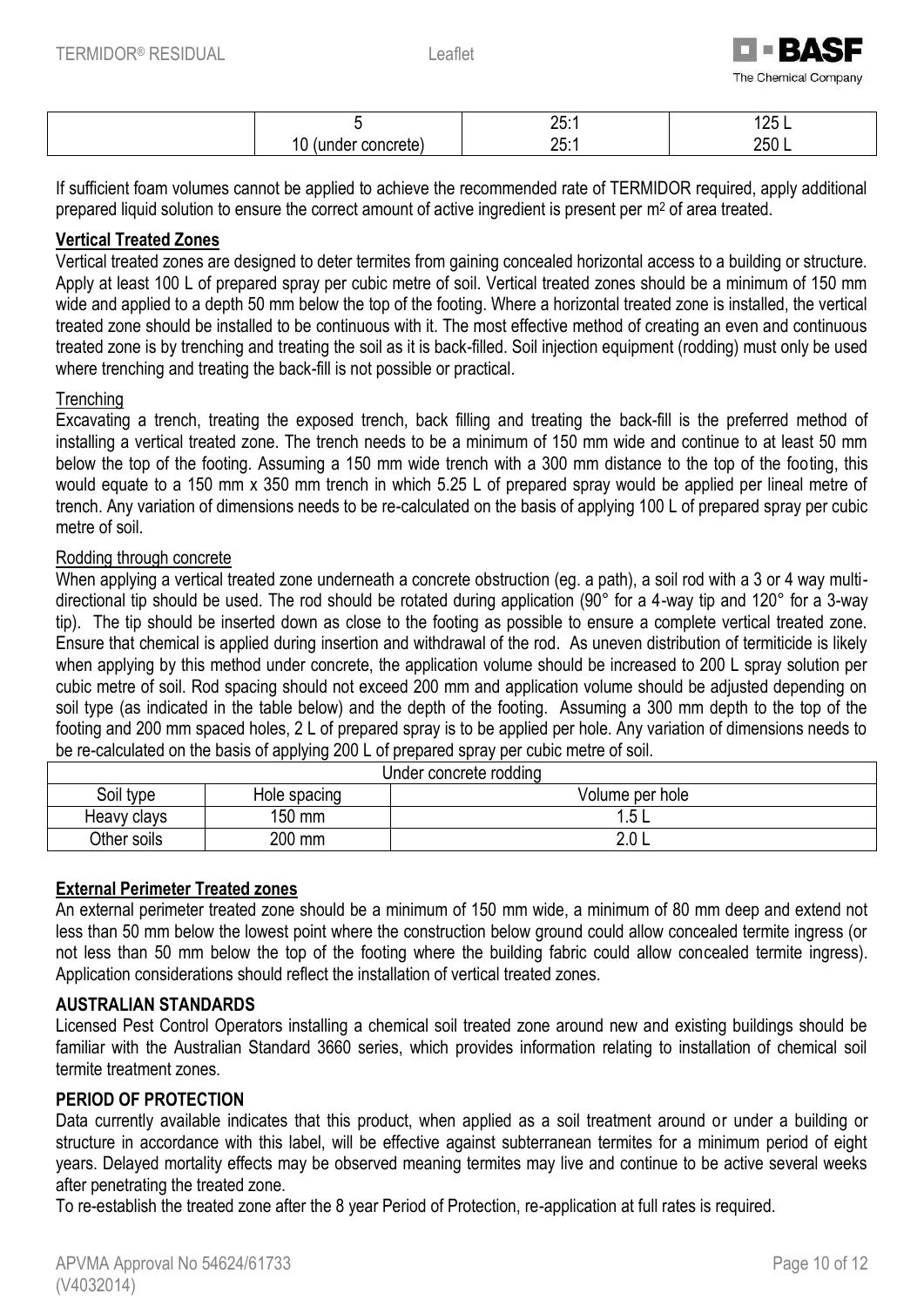

The actual protection period will also be affected by factors such as termite pressure, climatic and soil conditions and subsequent soil disturbance.

### **RE-INSPECTION**

As with all chemical termiticides, regular inspections (at least annually) by a competent Licensed Pest Control Operator are recommended as bridging and breaching of treated zones can occur. The need for retreatment should be determined as a result of these inspections.

### **PROTECTION OF WILDLIFE, FISH, CRUSTACEANS AND ENVIRONMENT**

Highly toxic to fish and aquatic organisms. DO NOT apply to areas where surface water is present. Rinse waters and run-off from treated areas MUST be prevented from entering drains or waterways. DO NOT apply if heavy rains are expected to occur within 48 hours of application. DO NOT contaminate streams, rivers or waterways with the chemical or used containers. Dangerous to bees.

#### **PROTECTION OF PETS AND LIVESTOCK**

Before spraying remove animals and pets from the areas to be treated. Cover or remove any open food and water containers. Cover or remove (as applicable) fish ponds, aquariums etc before spraying.

#### **STORAGE AND DISPOSAL**

Store in the closed, original container in a cool, well-ventilated area. DO NOT store for prolonged periods in direct sunlight. Triple or (preferably) pressure rinse containers before disposal. Add rinsings to the spray tank. DO NOT dispose of undiluted chemicals on-site. If recycling replace cap and return clean containers to recycler or designated collection point. If not recycling, break, crush or puncture and deliver empty packaging for appropriate disposal to an approved waste management facility. If an approved waste management facility is not available bury the empty packaging 500 mm below the surface in a disposal pit specifically marked and set up for this purpose clear of waterways, desirable vegetation and tree roots, in compliance with relevant Local, State or Territory government regulations. DO NOT burn empty containers or product..

#### **PRECAUTIONS**

Residents and pets should not be allowed in a room being treated. Any spills should be cleaned up before leaving the room (refer to the MSDS).

Ensure all heating/air conditioning ducts, air vents, plumbing pipes, sewer lines, floor drains, heating pipes and electrical lines/conduits are known and identified before commencing any application of termiticide. DO NOT puncture or contaminate any of these. Avoid application around edible plants.

#### **RE-ENTRY PERIOD**

DO NOT re-enter treated areas until spray has dried.

#### **SAFETY DIRECTIONS**

Will irritate the eyes and skin. Repeated exposure may cause allergic disorders. Avoid contact with eyes and skin. Wash hands after use.

When opening the container, preparing spray and using the prepared spray wear chemical resistant clothing buttoned to the neck and wrist and a washable hat, half-facepiece respirator with combined dust and gas cartridge and elbow-length PVC or nitrile gloves. After each day's use, wash gloves, contaminated clothing and respirator and if rubber wash with detergent and warm water.

#### **FIRST AID**

If poisoning occurs, contact a doctor or Poisons Information Centre, telephone 13 11 26 Australia-wide.

#### **MSDS**

Additional information is listed in the Material Safety Data Sheet.

#### **CONDITIONS OF SALE**

All conditions and warranties rights and remedies implied by law or arising in contract or tort whether due to the negligence of BASF Australia Ltd or otherwise are hereby expressly excluded so far as the same may legally be done provided however that any rights of the Buyer pursuant to non excludable conditions or warranties of the Trade